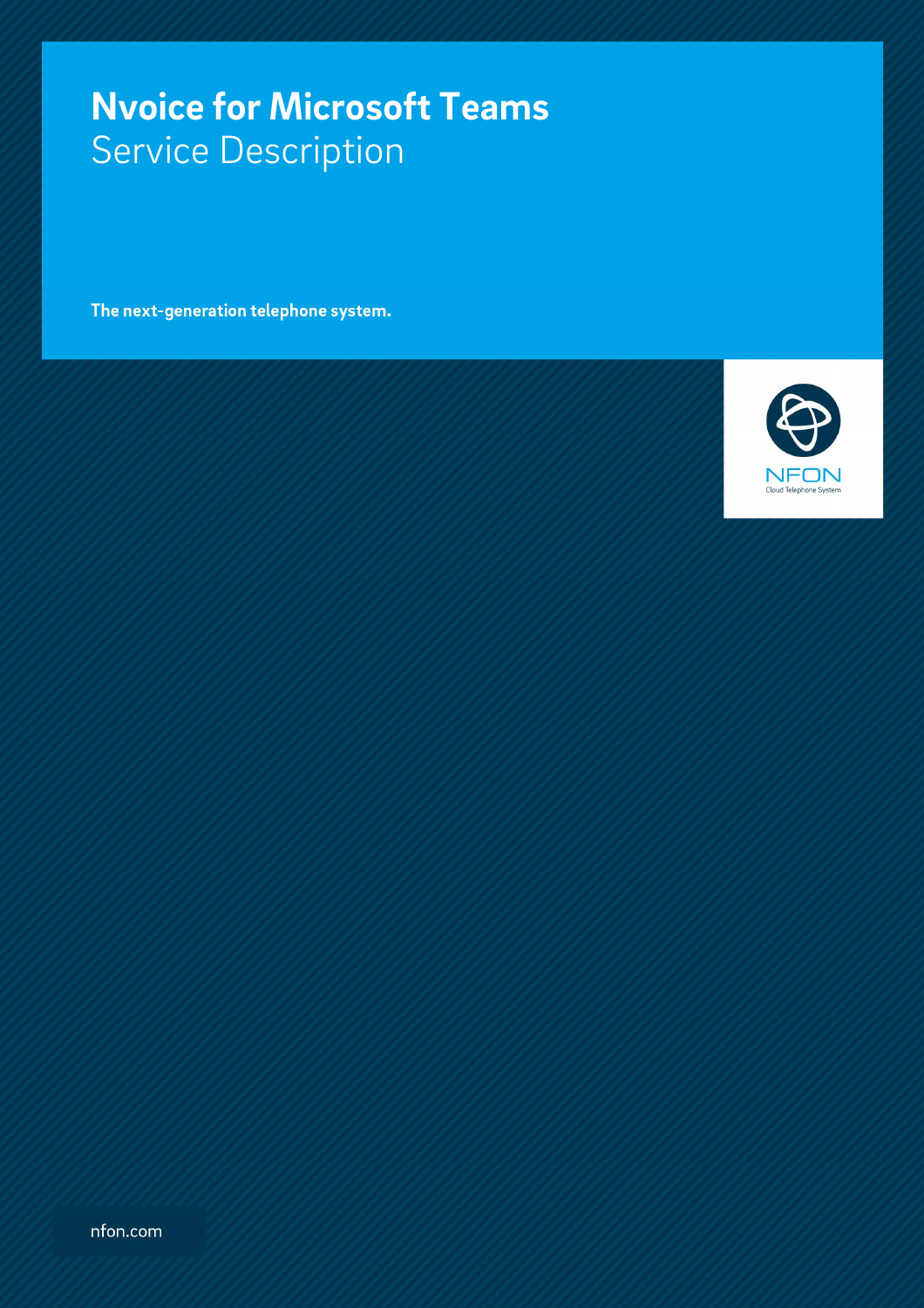# **Nvoice for Microsoft Teams**

Service Description



#### **Version 1.1**

NFON AG Machtlfinger Str. 7 81379 München Tel.: + 49 89 45 3000 www.nfon.com

© 2019 NFON AG - All rights reserved

Subject to change without notice Version 1.1 / 12/2019 (EN)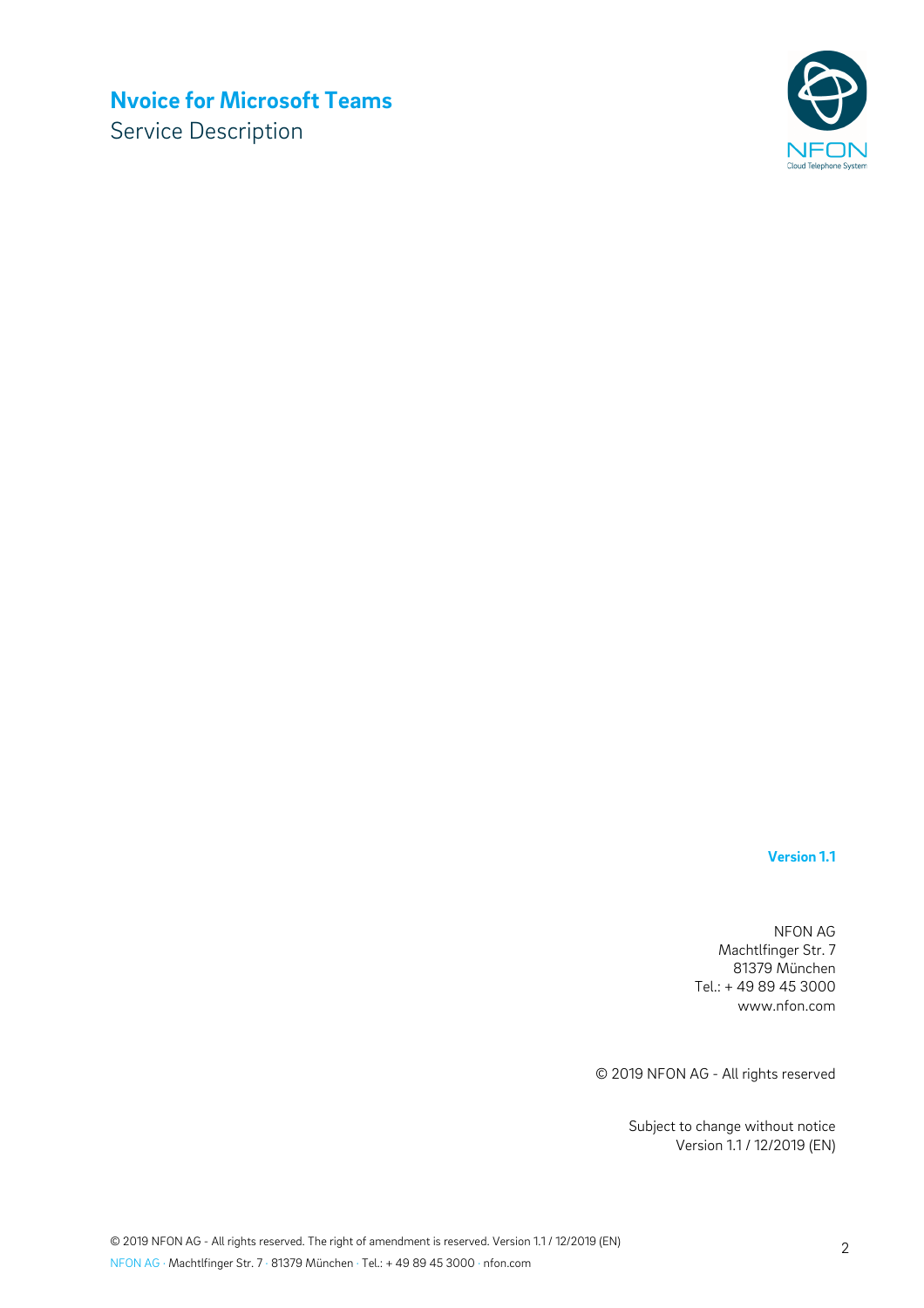# **Nvoice for Microsoft Teams**

Service Description



#### **1 Table of contents**

.

| $\mathbf{1}$ |                                     | <b>TABLE OF CONTENTS</b>                | $\mathbf{2}$ |
|--------------|-------------------------------------|-----------------------------------------|--------------|
| $\mathbf{2}$ |                                     | <b>INTRODUCTION</b>                     | 4            |
| 3            |                                     | <b>DEVICE MANAGEMENT</b>                | 4            |
|              | 3.1                                 | Device Provisioning                     | 4            |
|              | 3.2                                 | Device Provisioning                     | 5            |
| 4            |                                     | 5<br><b>ADDITIONAL SERVICES</b>         |              |
| 5            |                                     | <b>RESPONSIBILITIES OF THE CUSTOMER</b> | 5            |
| 6            | 6<br><b>SERVICE LEVEL AGREEMENT</b> |                                         |              |
|              |                                     |                                         |              |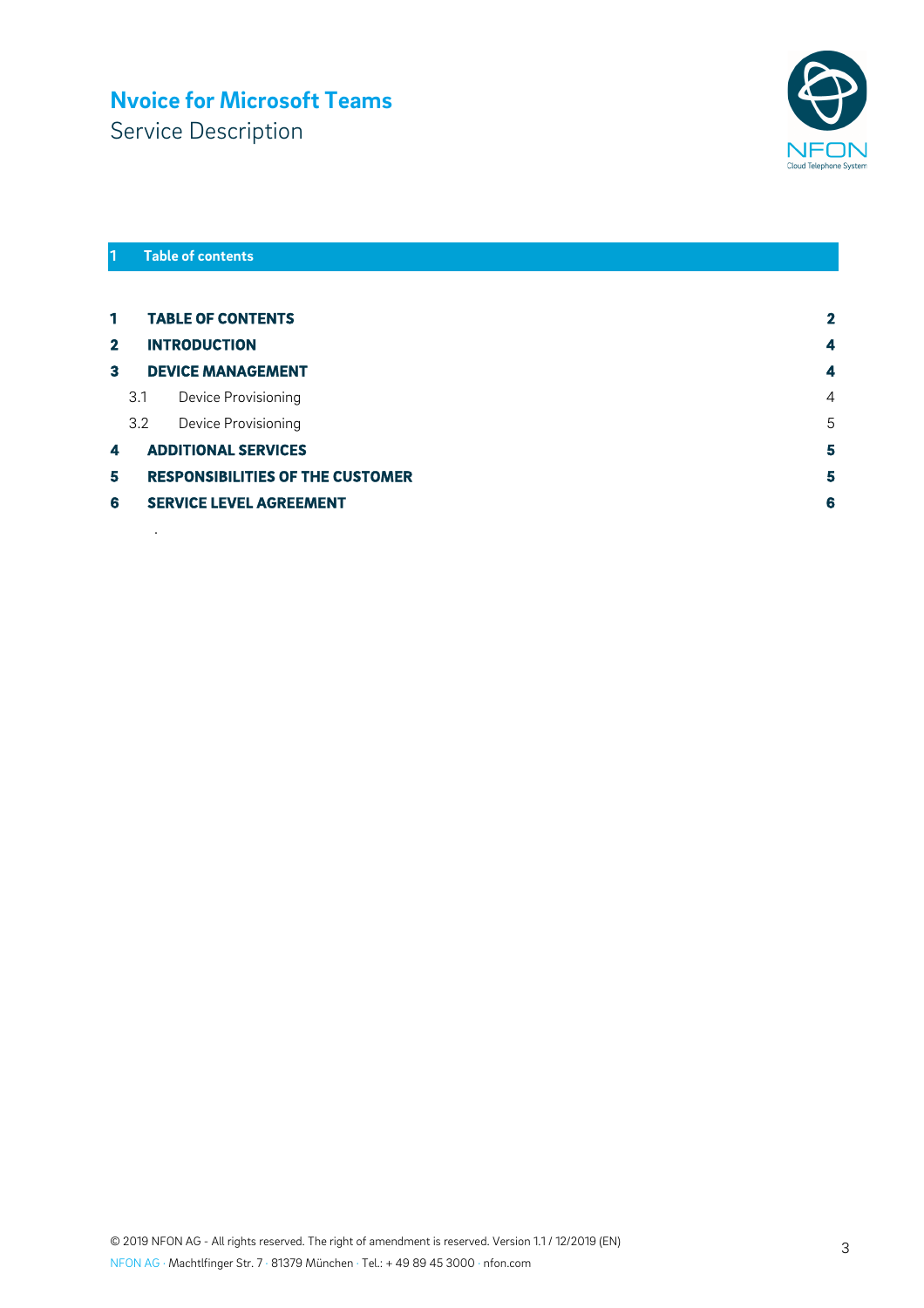### **Nvoice for Microsoft Teams** Service Description



#### **2 Introduction**

"Nvoice for Microsoft Teams" is a bolt-on that supplements the "Telephone System" service with a Voice over IP (VoIP) interface into Microsoft Phone System. Nvoice for Microsoft Teams uses Microsoft's Direct Routing solution to enable PSTN services from within Microsoft Teams

This document provides a description of the services operated and provided by NFON and is not meant to be a comprehensive list of all features available to the user, or to the Microsoft Phone System.

NFON is committed to providing its services using the latest level of technology and security and evolves its platform and services continuously. Accordingly, features may change over the duration of the contract and this document focuses only on the fixed characteristics.

Nvoice for Microsoft Teams can only be used as an add-on to an NFON Cloudya Phone Extension. The bolt-on acts as a device onto a Phone Extension.

The ordering and provision of the service takes place independently of the services of third parties, in particular Microsoft Office 365, Microsoft Teams, Microsoft Phone System and Microsoft Direct Routing.

This service description applies in conjunction with the customer contract, the general terms and conditions, the Service Level Agreement and the respective current price list. In case of contradiction, the following descending order of priority shall apply:

- 1. Customer contract (highest priority);
- 2. This Service Description;
- 3. Service Description Cloudya;
- 4. Service Level Agreement;
- 5. NFON General Terms and Conditions (lowest priority).

#### **3 Device Management**

Nvoice for Microsoft Teams uses "Device Management", as defined in Service Description Cloudya, amended as described below.

Specific features of the Nvoice for Microsoft Teams devices are supported where technically and, in terms of security, feasible. Features may change over time due to continuous improvement of the Microsoft Phone System, Microsoft Direct Routing solution, or of the NFON platform.

#### **3.1 Device Provisioning**

The "Device Provisioning" service is not used by Nvoice for Microsoft Teams.

The operation of the service and support of specific features is dependent on the features and support provided by Microsoft. Accordingly, the ability to use specific features is subject to Microsoft providing continuous support of such features.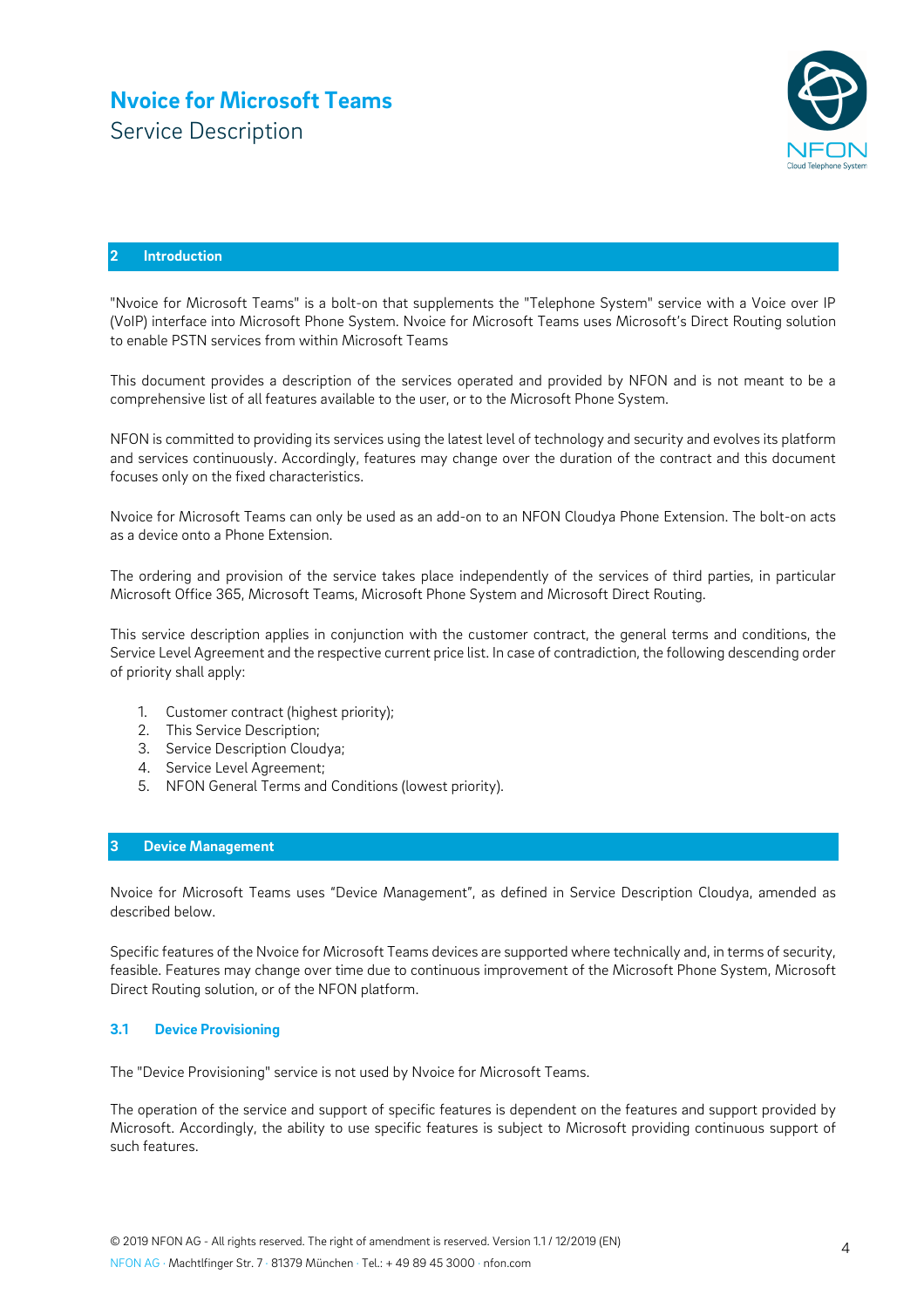# **Nvoice for Microsoft Teams** Service Description



#### **3.2 Device Integration**

The Nvoice for Microsoft Teams device interacts with services on the NFON platform through several technical interfaces. These include:

- Telephony: Transmission of calls and voice data via Voice over IP (VoIP) between the Microsoft Phone System and the NFON platform;
- Encryption: Telephony between the Microsoft Phone System and the NFON platform are encrypted using TLS.

The features Busy Lamp Field and Phone Menu are not supported.

Nvoice for Microsoft Teams bolt-on doesn't consume a device license in the NFON portal.

The configuration of the bolt-on is done via the Phone Extension configuration screen, by adding or removing the "inbound trunk number Teams". Adding the inbound trunk Teams configuration to a Phone Extension will automatically create a Teams device. Accordingly, removing the trunk number for Teams, will remove the associated device. The maximum number of concurrent calls supported per device is 5. The configuration of Nvoice for Microsoft Teams on a phone extension requires a DID for the extension on which the bolt-on is configured. This DID cannot be shared with other phone extensions or Cloudya Telephone System services (Call Queue, IVR, etc.) and is required for as long as the bolt-on is configured.

#### **4 Additional Services**

The Computer Telephony Integration services described in the Service Level Agreement are not available to be used in conjunction with the Microsoft Teams client, or Microsoft Teams telephone devices, When such integration is required, a NFON Certified Desk Phone should be used, or an alternative integration solution designed for Microsoft Teams should be sought.

#### **5 Responsibilities of the Customer**

To ensure that the service can be used as described, the customer is required to:

- Customer's Microsoft Office 365 tenant: The management, maintenance and configuration of the Office 365 Tenant with connection to the NFON telephone system is the responsibility of the customer. For the required configuration to connect the Microsoft Phone System, using Microsoft Direct Routing, the customer can use the configuration guidelines provided by NFON. These guidelines are based on Microsoft documentation, which is subject to change without notice, and are provided as is;
- Using 3rd party telephony functions within Microsoft Phone System: It is the responsibility of the customer to check whether Microsoft supports such function or feature for use with Microsoft Direct Routing, during the implementation phase and for as long as the Nvoice for Microsoft Teams service is used.

Responsibilities listed under section 8 of the Service Description Cloudya still apply.